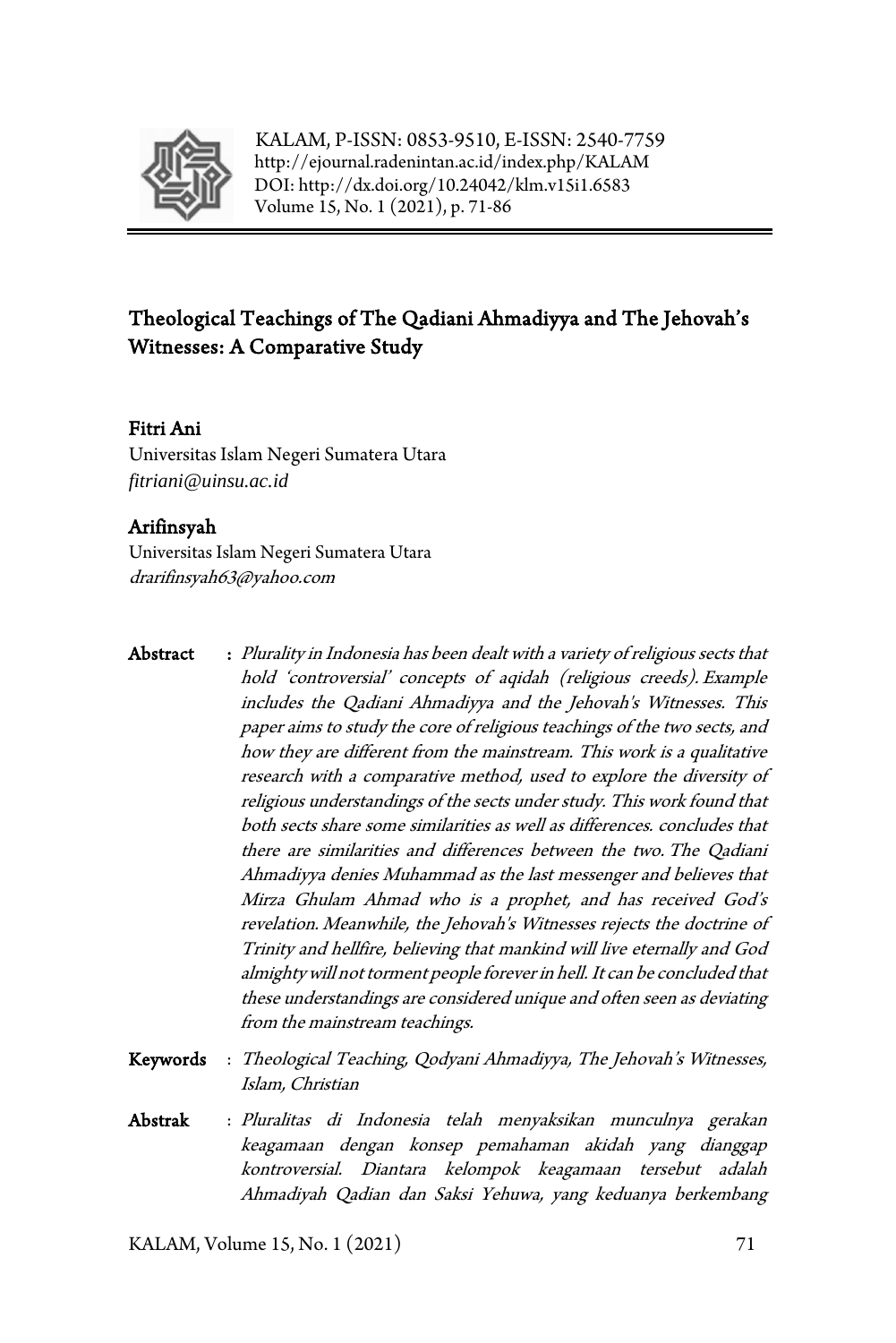cukup pesat. Penelitian ini bertujuan untuk mengkaji faham keagamaan dan perbadingan dari kedua aliran tersebut. Penelitian ini bersifat kualitatif dan menggunakan metode deskriptif comparative. Penelitian ini menemukan persamaan dan perbedaan dari kedua paham keagamaan ini. Paham Ahmadiyah Qadian menolak Muhammad saw. sebagai utusan Allah yang terakhir dan meyakini Mirza Ghulam Ahmad sebagai nabi yang menerima wahyu setelah Nabi Muhammad saw. Sedangkan Saksi Yehuwa menolak doktrin Trinitas dan menolak konsep neraka, sebab mereka meyakini manusia akan hidup kekal dan Allah Yehuwa yang memiliki personifikasi kasih tidak akan menyiksa orang selamanya di neraka. Dapat disimpulkan bahwa kedua paham keagamaan tersebut merupakan aliran yang dianggap unik dan sering kali dianggap menyimpang dari ajaran arus utama yang harus diantisipasi.

Kata Kunci : Ajaran Teologi, Ahmadiyah Qodyan, Saksi-saksi Yehuwa, Islam, dan Kristiani

## A. Introduction

Truth claim has become a major theological challenge faced by religious communities. It refers to an act of self-justifying one's belief and condemning that of others, often with the use of violent actions. [1](#page-1-0) An act of truth claim done on the basis of religious sentiments may divide religious followers into majority and minority groups, in which the latter often becomes an object of oppression from the former. [2](#page-1-1)Normatively, all religions consist of teachings considered sacred by their adherents. As these teachings are put into practices in daily lives by the believers, they become the essence of religions. In line with this, the dynamics of religious communities in Indonesia has witnessed the emergence of sects which hold religious teachings distinctive from those held dear by the majority religious communities. According to Azyumardi Azra, the rise of these sects was due to their dissatisfaction with the established understandings and institutions of major religions, arguing that the latter is no longer able to accommodate the current situations. [3](#page-1-2) Kuntowijoyo also argued that this phenomenon has

<span id="page-1-0"></span><sup>&</sup>lt;sup>1</sup> Amir Tajrid, "Kebenaran Hegomonik Agama, Jurnal Walisongo" Vol. 20, no. 1 (2012): 194.

<span id="page-1-1"></span><sup>&</sup>lt;sup>2</sup> Fritchof Schuon, *Mencari Titik Temu Agama-Agama* (Jakarta: Pustaka Firdaus,

<span id="page-1-2"></span><sup>1987), 54.&</sup>lt;br><sup>3</sup> Azyumardi Azra, *Konteks Berteologi Di Indonesia: Pengalaman Islam* (Jakarta: Paramadina, 1999), 10.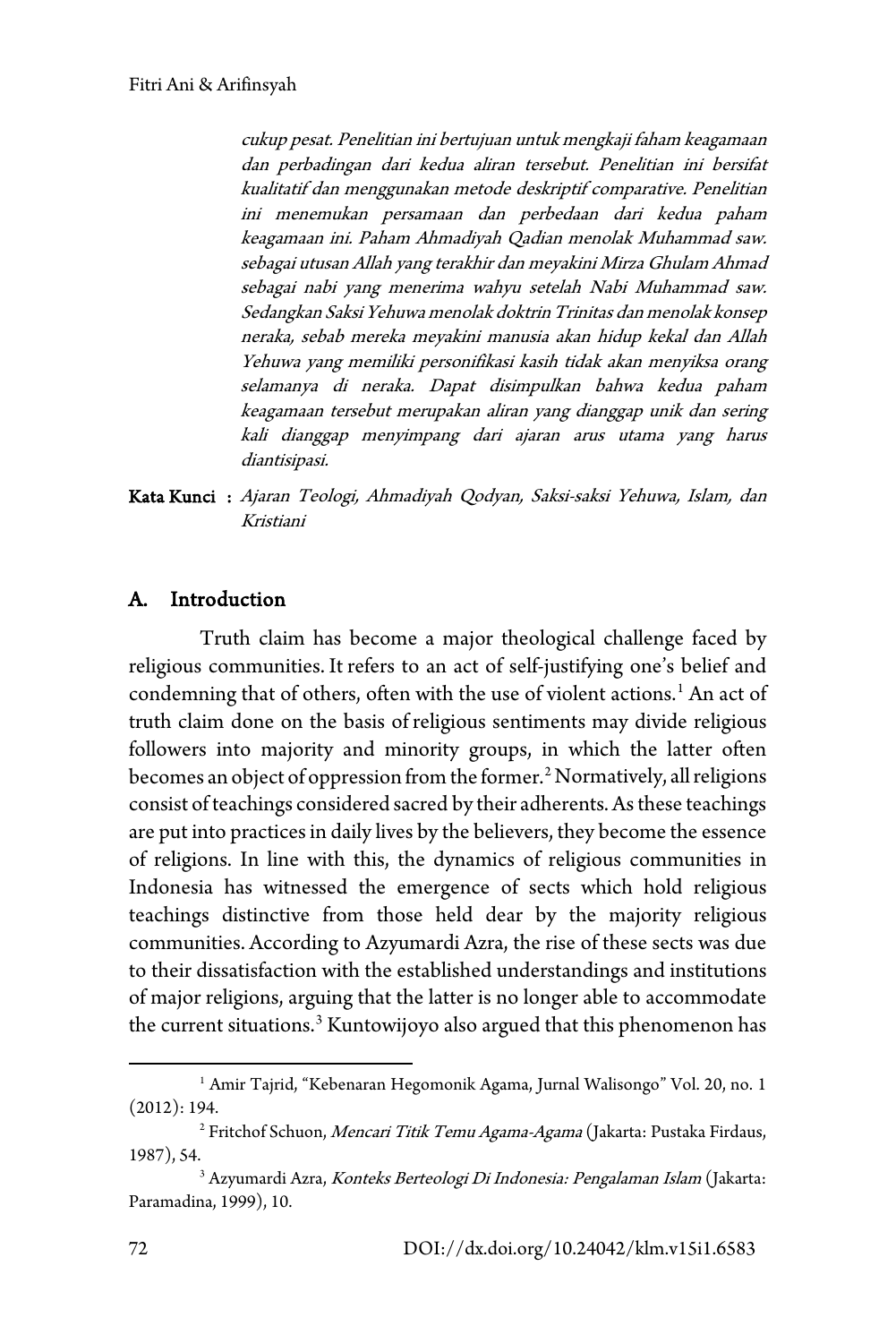many to do with the sharpening polarization in society. [4](#page-2-0) In general, however, the emergence of these sects is triggered by the difference in perspectives, giving rise to the birth of different ideas. [5](#page-2-1)

Nowadays, religious discourses and practices in Indonesian public spaces are marked by the rise of religious groups that separated themselves from what is considered as the mainstream groups and teachings of major religions. World's major religions are all divided into various schools and sects whose number is larger than the number of the major religions themselves. Departing from this phenomenon, this research aims at studying two religious sects which have rapidly expanded in Indonesia. They are the Qadiani Ahmadiyya and the Jehovah's Witnesses. Both have their own uniqueness. Apart from the fact that they were imported from outside Indonesia, they managed to find a warm place in the hearts of Indonesian religious adherents, be it seen in terms of theological, sociological, or economic perspectives.

Among believers of the mainstream religions, these sects are seen as a deviant. According to sociologist Agus Bustanuddin, to the rise of religious sects in the last few years<sup>[6](#page-2-2)</sup> can appear as a threat to security and order in society, since their rise has invited a sense of disapproval among followers of the mainstream religions. Among the religious sects currently flourishing in Indonesia are the Qadiani Ahmadiyya and the Jehovah's Witnesses.

The Qadiani Ahmadiyya is a sect in Islam which vigorously organizes its proselytization activities ( $da'wa$ ) in order to submit the Muslim umma (community) under the leadership of a Caliph who is based in Qadian, India. It also believes that the fourth caliph Hazrat Tahir Ahmad is the highest leader in the Muslim world. The sect is said to have significantly contributed to the maintenance of Pancasila, or the five pillars of Indonesia's political ideology. [7](#page-2-3) In Islam, the foundation of theology is constructed on the belief in the pillars of both the Islamic faith and the Islamic religion. Yet, right after the death of Prophet Muhammad, the Muslim community has

KALAM, Volume 15, No. 1 (2021) 73

<span id="page-2-0"></span><sup>4</sup> Abbas Langaji, "Dinamika Aliran Keagamaan Sempalan:Tinjauan Perspektif Sosiologi Agama," Jurnal Hikmah, Vol. XII, no. 1 (2016): 148.

<span id="page-2-1"></span><sup>5</sup> Humaria Azzahra, "Sektarianisme Dalam Sejarah Islam, Jurnal Indo-Islamika," Islamika, Vol. 9, no. 2 (2019): 179.

<span id="page-2-2"></span><sup>&</sup>lt;sup>6</sup> Bustanuddin Agus, Sosiologi Agama (Padang: Andalas University Press, 2003), 35.

<span id="page-2-3"></span><sup>7</sup> Machfud, Studi Tentang Jemaat Ahmadiyah Qadian Di Kotamadya Surabaya, n.d., 1–2.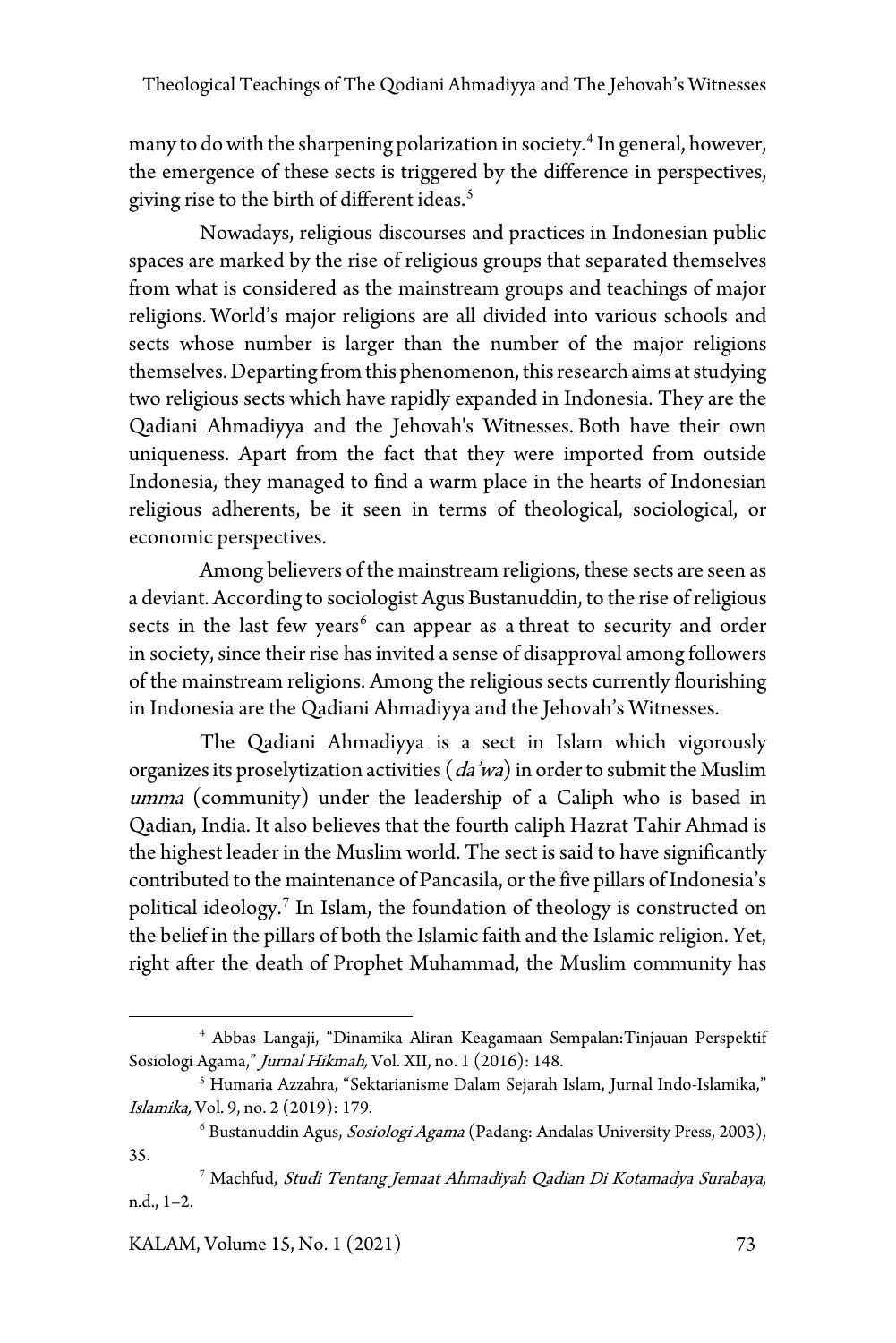been divided into several groups or sects, one of which is the one that believes that the prophethood does not stop in Prophet Muhammad, but is succeeded by Mirza Ghulam Ahmad, with his holy book the Tadhkira.

Adian Husaini, chairman of Indonesian Islamic Proselytizing Institute (Dewan Dakwah Islamiyah Indonesia, DDII), mentioned that the Council of Indonesian Ulama (MUI) has listed a number of features which are used to define a deviant sect. One of this feature is a refusal to one of the pillars of faith and of Islam. [8](#page-3-0) One of those denying the pillars of faith and Islam is the Qadiani Ahmadiyya, indicated by their declaration of Tadzkirah is their holy book aside from the Qur'an, and that Mirza Ghulam Ahmad is the last prophet after the Prophet Muhammad. Yet, the Qadiani Ahmadiyya is well known for the care and solidarity among its members, evidenced among others by the high number of its social activities. This has in turn attracted many people to join the Ahmadiyya. In Ahmadiyah's teachings, one must be able to implement the teachings that came from Ghulam Ahmad. [9](#page-3-1)

In Christianity, religious sects at odds with the religious mainstream are considered heretics. H. Berkhof and IH. Enklaar maintained that, historically, heretics was referred to a small association in Christianity that deliberately alienated itself from the main Church. Its teachings were said to have one-sidedly emphasized the Christian Faith, and in general, its theology and pious practices were considered in opposition to the Bible. The heretics groups have become an object of study among the scholars. One of these groups is the Jehovah's Witnesses.

The conception of God in Jehovah's Witnesses differs from that of the Christianity, which is the Trinity. God according to them is monotheistic, which means that they believe only in one God, and there is no God but Jehovah. [10](#page-3-2) They refused the concept of Trinity and maintained that Jesus was created by Jehovah, which according to them never subsided in a human's body. In addition, they also believed that their translation of

<span id="page-3-0"></span><sup>&</sup>lt;sup>8</sup> Hartono Ahmad Jaiz, Nabi-Nabi Palsu Dan Para Penyesat Umat (Jakarta: Pustaka Al-Kautsar, 2002), 438.

<span id="page-3-1"></span><sup>9</sup> Muhammad Muhtador, "Khalifah Islamiyah Perspektif Ahmadiyah (Sebuah Gerakan Spiritual Keagamaan)," Esetorik: Jurnal Akhlak Dan Tasawuf, Vol. 2, no. 1 (2016): 89.

<span id="page-3-2"></span><sup>&</sup>lt;sup>10</sup> Roni Ismail, "Konsep Ketuhanan Kristen Saksi Yehuwa", Jurnal Sosiologi Agama, Vol. 10, no. 2 (2016): 113.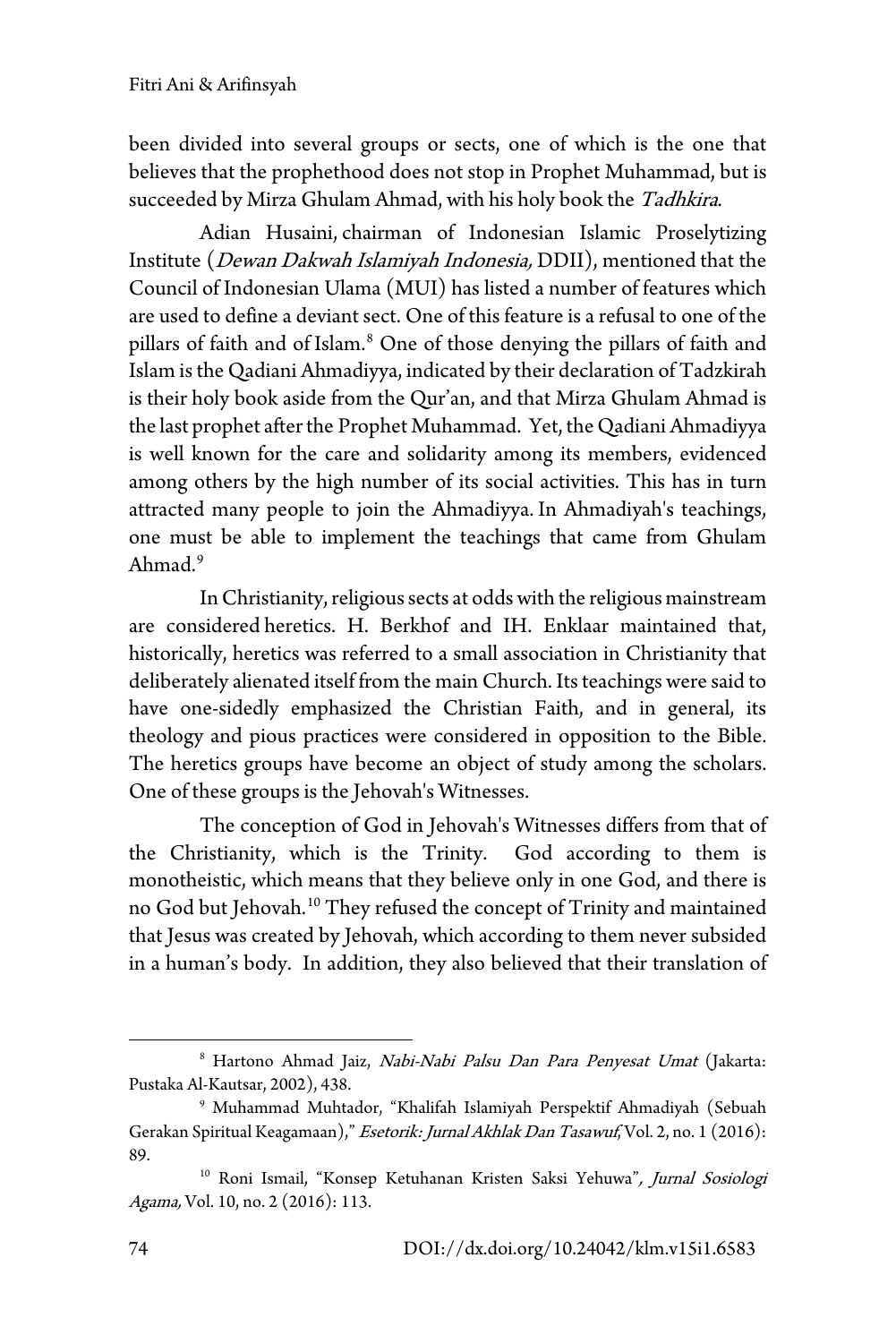the Bible called "New World Translation" is truer than that of the Christianity's and the Catholicism's. [11](#page-4-0)

The Jehovah's Witness is a sect in Protestantism. However, despite its understanding of the Bible has some differences from that of the mainstream in Christianity, the inclusion of the Jehovah's Witness in the Christianity cannot be denied. The sect of Jehovah's Witnesses was once prohibited in Indonesia because of their alleged threat to inciting a state of disorder in society especially among the Christian communities, and their alleged antithesis to the government aspects. Yet today, the sect has been granted permission by the Indonesian government to exist in the country.<sup>[12](#page-4-1)</sup>

Some researchers have been conducted to examined the Qadiyani Ahmadiyya have been conducted. Andries, for example, has studied the Ahmadiyya's views on the continuation of prophethood from Muhammad to Mirza Ghulam Ahmad<sup>13</sup>. There has been a research on reactions of Islamic organizations such as MUI and Nahdlatul Ulama over the alleged heresy of the Ahmadiyya. [14](#page-4-3) Previous researches have also conducted to examine Jehovah's Witness, especially with regard to its rejection of the Christ as God but a prophet, [15](#page-4-4) and the rejection of the Jehovah's Witnesses among the Christians. [16](#page-4-5)

Despite there has been several studies examining the teachings of both the Qadiani Ahmadiyya and the Jehovah's Witnesses, no one has tried to conduct a comparative study between them. This research aims to analyze the differences and similarities between the two as well as to study the aspects of their religious teachings that are considered heretical. It is hoped that the findings will contribute to giving a better understanding to the community about the emergence and religious teachings of both the Jehovah's Witnesses and the Qadiani Ahmadiyya.

KALAM, Volume 15, No. 1 (2021) 75

<span id="page-4-0"></span><sup>&</sup>lt;sup>11</sup> Paulus Daun, *Bidat Kristen Dari Masa Ke Masa* (Manado: Yayasan Daun Family, 2002), 145–46.

<span id="page-4-1"></span><sup>&</sup>lt;sup>12</sup> Dicky Sapto Winarto, "Aliran Atau Bidat Dalam Agama Kristen Protestan: Studi Kasus Saksi Yehuwa di Kota Medan" (Medan, UIN Sumatera Utara, 2017), I.

<span id="page-4-2"></span><sup>&</sup>lt;sup>13</sup> Abdul Syukur, "Gerakan Dakwah Ahmadiyah (Studi Kasus Jamaah Ahmadiyah Indonesia Desa Manis Lor Kecamatan JalaksanaKabupaten Kuningan Jawa Barat)," Kalimah: Jurnal Studi Agama-Agama Dan Pemikiran Islam, Vol. 15, no. 2 (2017): 170.

<span id="page-4-3"></span><sup>&</sup>lt;sup>14</sup> Flavius Floris Andries, "Identitas Jemaah Ahmadiyah Indonesia Dalam Konteks Multikulturalisme," Humaniora, Vol. 26, no. 2 (2014): 122–23.

<sup>&</sup>lt;sup>15</sup> Roni Ismail, "Konsep Ketuhanan Kristen Saksi Yehuwa," 113.

<span id="page-4-5"></span><span id="page-4-4"></span><sup>16</sup> Arifuddin Ismail, "Kontradiksi Kehadiran Saksi-Saksi Yehuwa Sebagai Denominasi Kristen di Yogyakarta," Jurnal Analisa, Vol. 19, no. 2 (2012): 182.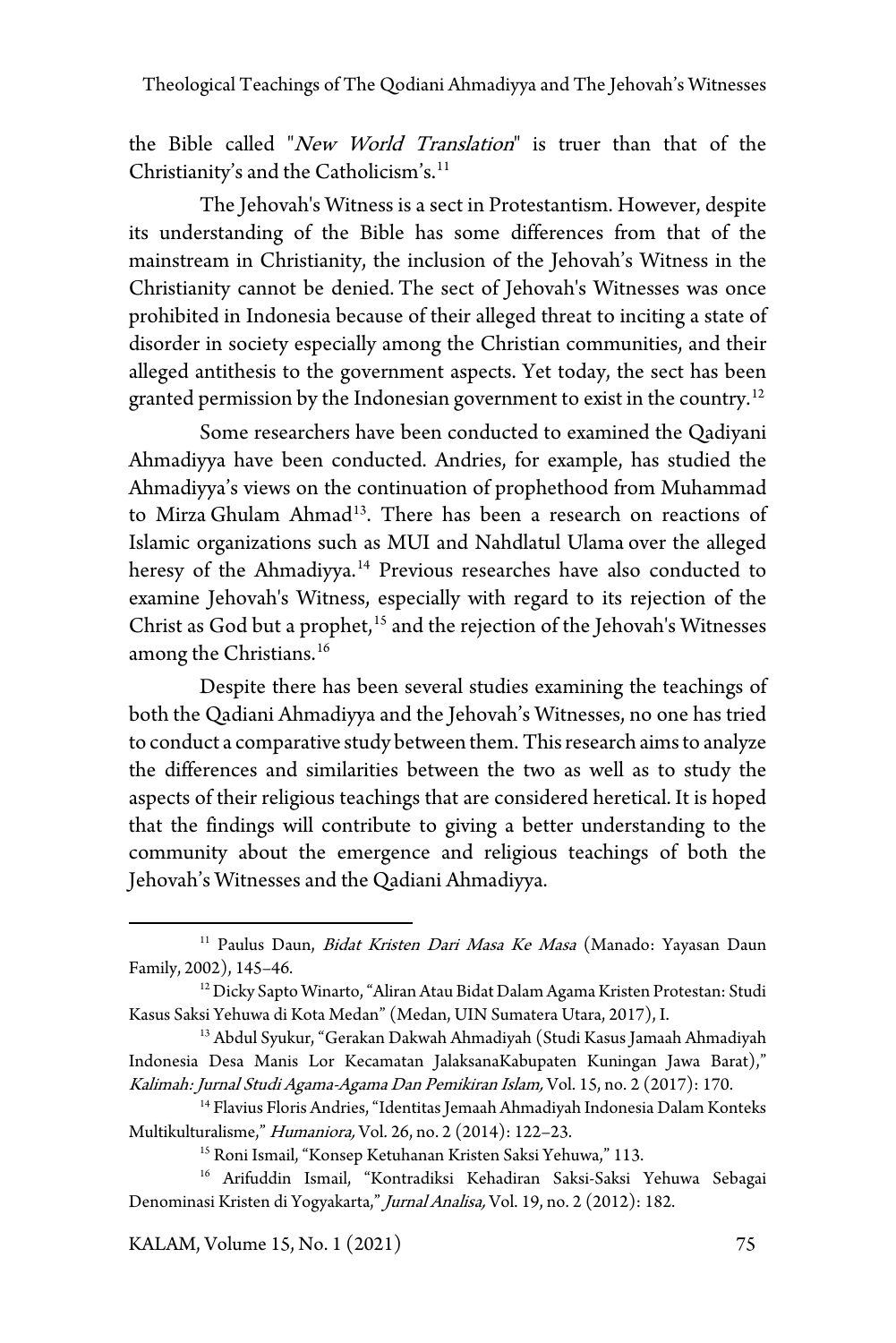This research is set as a qualitative one, as it tried to find out the meaning of the data as an effort to find the truth, by describing a phenomenon with a comparative method. This paper described, recorded, and analyzed a growing phenomenon of religious teachings, in terms of correlation and context contained in the object study, before it compared the theological teachings of both the Qadiani Ahmadiyya and the Jehovah's Witnesses to conceive their similarities, differences and alleged heresy. This research uses a phenomenological approach, examining religion from its essence. It tried to assess religion according to the understanding of its adherents, by classifying, comparing, and describing the religion without judgmental presumptions.

With regards to data collection and literature studies, this research used Tadhkira, the New World Translation of the Holy Scriptures, and other literatures related to the teachings of the Qadiani Ahmadiyya and the Jehovah's Witnesses, which were used as primary and secondary sources. The data were analyzed with the narrative technique analysis, which include narrating, describing, and analyzing the religious teachings of the Qadiani Ahmadiyya and Jehovah's Witnesses.

This paper found some uniqueness related to the religious teachings of the two sects. First, the Qadiani Ahmadiyya believes that the founder of Ahmadiyya is Mirza Ghulam Ahmad, who claimed to his followers that he was the last messenger on earth, and that the prophet Muhammad was not the last bearer of Allah's divine revelations, claiming that he too received revelation from Allah. "It is Allah who sent his messenger as His prophet (Mirza Ghulam Ahmad), the bearer of the true religion and guidance, surely Allah provided him a priority over all religions". (Tadhkira: 621). Furthermore, the Qadiani Ahmadiyya believes in the Tadhkira as the main holy scripture besides the Koran. The Tadhkira is a collection of revelations, dreams, and visions of Mirza Ghulam Ahmad. They believe that the sacredness of Qadian and Rabwah are similar to that of Mecca and Madinah for Muslims. In the context of marriage, they allow men to marry women outside the Qadiani Ahmadiyya Qadian but on the other hand, prohibits women to marry men outside the Qadiani Ahmadiyya.

Second, the Jehovah's Witnesses views that Jesus Christ is a human being: he is a super man but not quite like the Lord. "The Lord our God, the Lord is one. (Deuteronomy: 6: 4). Lord is greater than Jesus, He is the creator, eternal and immortal. He is almighty and has no opposition. Whereas Jesus is an ordinary man who has excellence and is a witness to the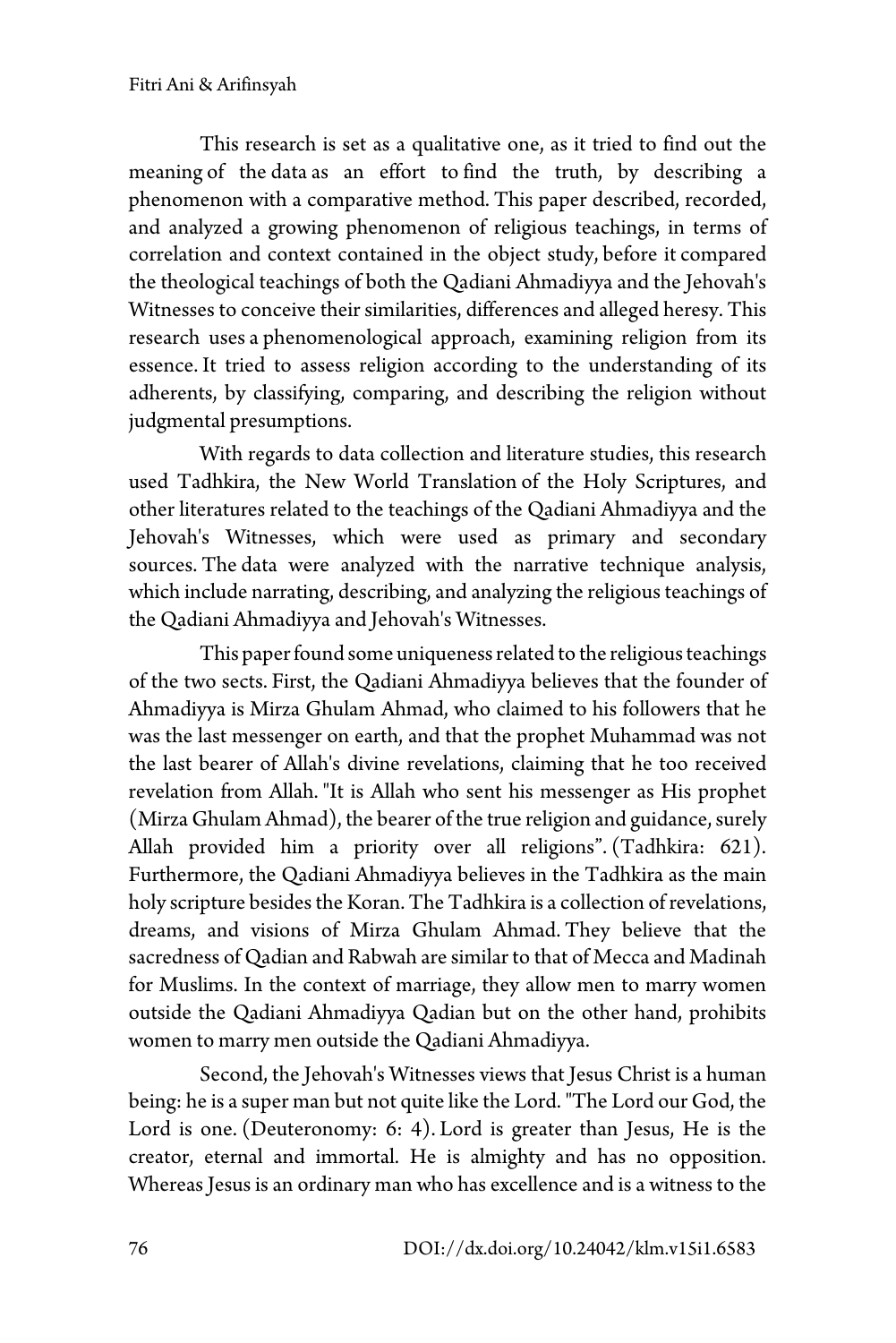Lord. The Jehovah's Witnesses do not believe in the Holy Spirit as God, and do not recognize the Holy Spirit as a living creature but only a power that comes from God Almighty. "And they built the high places of Tophet, which is in the valley of the son of Hinnom, to burn their sons and daughters in the fire, which I commanded them not, neither came it into my heart" (Jeremiah: 7:31).

# B. Literature Review

This study used several theories to help understand religious teachings of the two sects under study, which are alleged to be deviated from the mainstream teachings. In Indonesia, the term splinter movement usually refers to a religious movement or sect that is considered alien, or deviating from the faith, worship, and religious practice of the mainstream teachings. Ali Rokhmad, in his writing entitled Aliran Sesat dan Hegemoni Ortodoksi (Heretical Sects and the Hegemony of Orthodoxy) argued that this term, first used by Abdurrahman Wahid, is a general term since it does not have a special connotation of religious traditions, but is used for small groups that separate themselves (splint) from political parties or social organizations. A religious group that separates itself from the main group, is commonly termed "religious sect".[17](#page-6-0)

A splinter movement usually consists of groups or movements that deliberately separated themselves from the mainstream group. They tend to be exclusive and are often critical to established scholars. In a sociological approach, "orthodoxy" and "splinter" are concepts that are not absolute and timeless, but are relative and dynamic. Orthodoxy or mainstream is the ideology held by the majority of the people.

Two German sociologists of religion, Max Weber and Ernst Troeltsch, had a major influence on theories of deviant sects throughout this century. Weber is famous for his thesis on the role of Protestant sects in the development of the spirit of capitalism in Europe, and his theory of charismatic leadership. Troeltsch, a close friend of Weber, developed some Weber ideas in his study on the emergence of sect in Europe in the medieval periods. He started his analysis by distinguishing two movements in which religious believers are conceptually affiliated and with which confronted: the church and the sect types. The church usually tries to encompass and

<span id="page-6-0"></span><sup>&</sup>lt;sup>17</sup> Wahyu Iryana, "Fenomena Gerakan Sempalan Islam di Indonesia," Jurnal Tsaqofah & Tarikh, Vol. 3, no. 1 (2018): 51.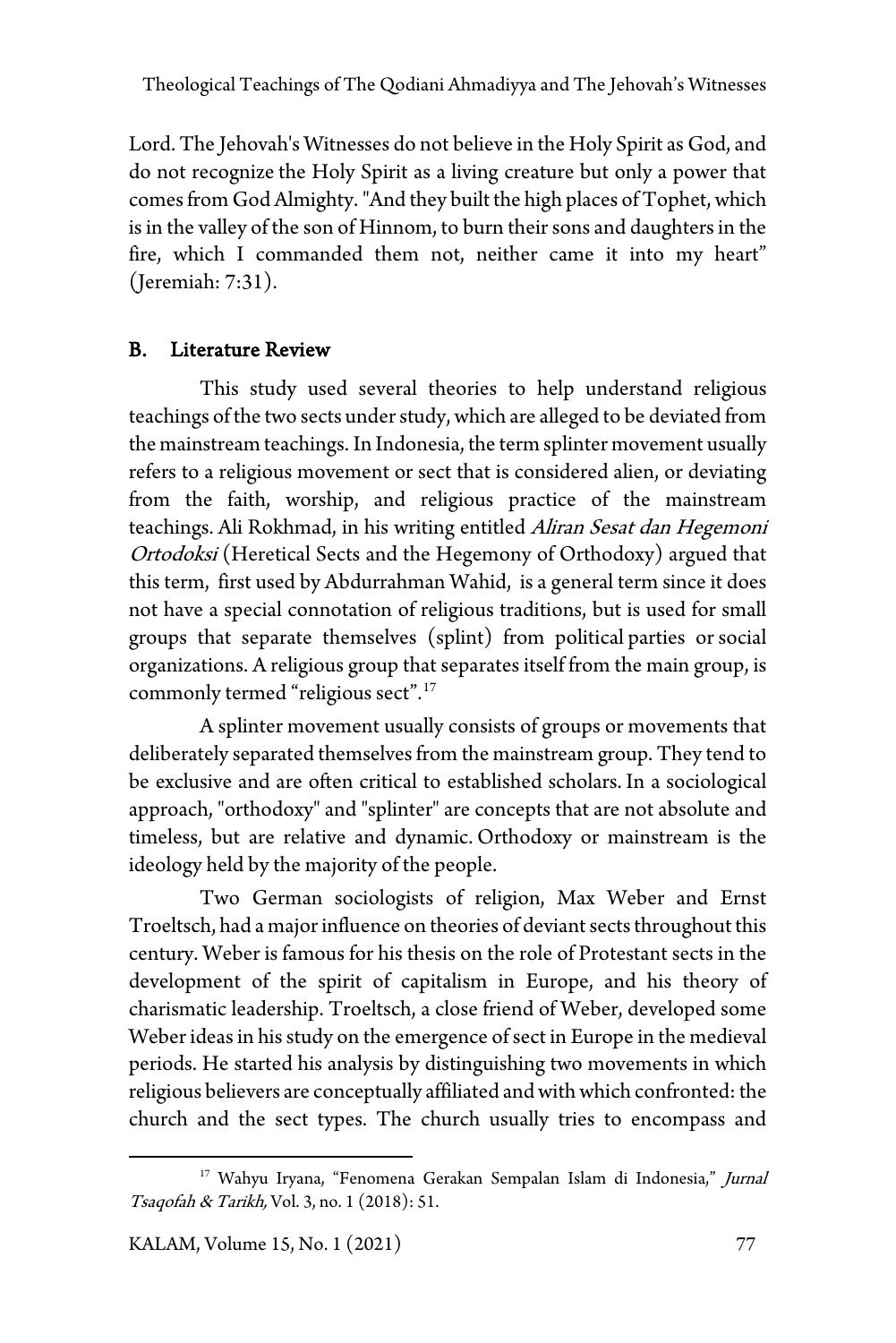dominate the entire society and the entire aspects of life. As an established entity, they tend to be conservative, formalistic, and compromising with the rulers and the political and economic elites. Within the church, there is a strict hierarchy, and there are religious clergies who claimed the monopoly upon knowledge and blessing, upon which the lay people depended.

The sect, on the contrary, is always small, but has an egalitarian form of relationships among its members. Members of religious sects tend to hold their principles very strongly, demand a close adherence to strict moral values, and distance themselves from the rulers and material pleasure. The sects usually claimed that their teachings are purer and more consistent with the divine revelation. They tend to make vivid distinction between their adherents who are considered as saints, and those outside their sects who are considered as laymen full of flaws and sins. Troeltsch explained that the sects usually first emerged among low-income and uneducated circles and before it spread to other circles. They often physically separated themselves from the surrounding community and rejected secular culture and science.

As stated by Martin van Bruinessen, the term splinter seems to be a translation of the word sectarian, a word with negative connotations, such as a protest against and separation from the majority, exclusivness, a firm but rigid stance, claims of monopoly on truth and fanaticism. Even in Indonesia, there is a tendency to see the splinter movement as a threat to national stability and security. [18](#page-7-0) According to him, for Indonesian Muslims orthodoxy is the mainstream, which is represented by institutions of Muslim scholars such as MUI, Nahdhah al-Ulama (NU), and Muhammadiyah. MUI as an institution of Muslim scholars established by the government has dominated the practices of orthodoxy, so that what is declared heretical by MUI will be used as a reference for the government, even though Muhammadiyah or NU have different opinions. Therefore, orthodoxy is an idea held by the majority of ulama and sometimes supported by the authorities. Meanwhile, assessment of heresy very much depends on the mainstream teachings. Such has created difficulties in taking an action, since a new school of religion is often seen as a competitor by the established, majority school.

Responding to the splinter movement's ideology, van Bruinessen argued that the 'wrong' characters of the splinter movement is

<span id="page-7-0"></span><sup>&</sup>lt;sup>18</sup> Kamil Kartapradja, Aliran Kebatinan Dan Kepercayaan di Indonesia (Jakarta: Yayasan Masagung, 1985), 212.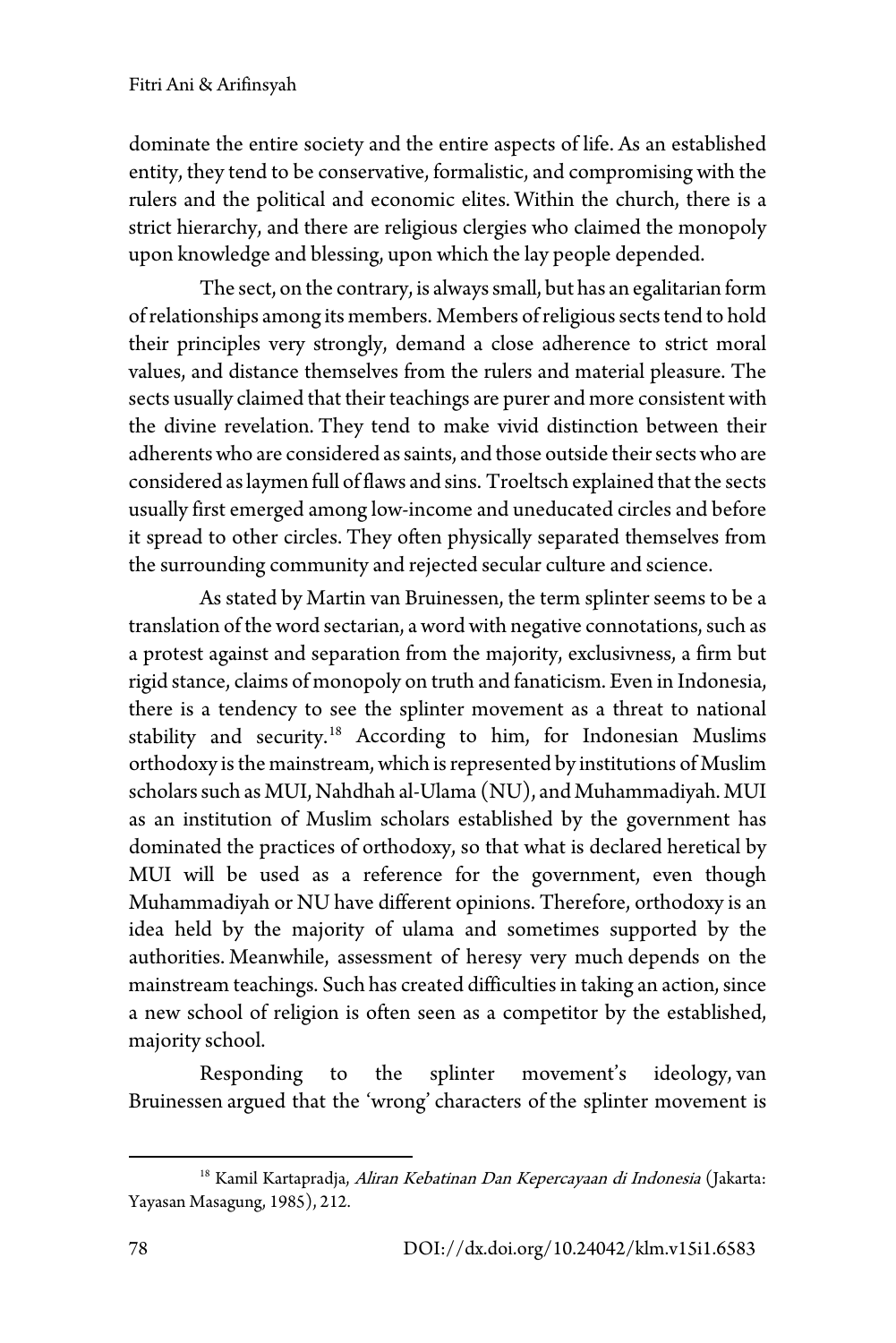a feature discernable in every religious sect. According to him, as such is caused by the members' lack of education, their limited knowledge of the religion, the their overwhelm amount of religious fervor. Most of the followers of religious traditions do not fully understand religious aspect as well as religious dimensions. There was inconsistency between the dimension of religious knowledge and the dimension of religious practices.

According to Azyumardi Azra, the emergence of religious teachings that deviate from the mainstream teachings is due to rapid socio-economic changes that have resulted in disorientation or psychological dislocation in certain societies. It can also be caused by dissatisfaction with mainstream religions, movements, or religious organizations because they are no longer able to accommodate their religious wanderings. [19](#page-8-0) Azra's opinion is aligned with Kuntowidjoyo who saw that the cause of the emergence of a splintered religious movement was the sharpening polarization in society. [20](#page-8-1)

## C. Discussion and Analysis

#### 1. The Qadiani Ahmadiyya Within Islam

In Islam, the Qadiani Ahmadiyya is seen as a religious sect whose teachings are contrary to the mainstream teachings of Islam. This is because the Ahmadiyya believes that Mirza Ghulam Ahmad is a prophet after the Prophet Muhammad. The Ahmadiyya believes that Muhammad is the last prophet who carried the sharia law. Yet, to them, this does not mean that the prophethood is ended. God will continue sending a prophet on earth. This prophet, however, does not bring forward a new sharia law: he will hold the sharia law of Muhammad, instead. $^{21}$ 

In Islamic teachings, it is explained that the Prophet Muhammad is the prophet of the last world, the last prophet, and the closing of all prophets. He completed previous revelation, and there will be no prophethood afterward. Muhammad is likened to the final stone which both complemented and beautified a palace. Without this stone, the palace is neither beautiful nor magnificent, even its beauty will disappear. He is called, the khatamun nabiyyin, or the akhirul anbiya, which means, there will be no

<sup>&</sup>lt;sup>19</sup> Azra, Konteks Berteologi Di Indonesia: Pengalaman Islam, 10.

<span id="page-8-1"></span><span id="page-8-0"></span><sup>&</sup>lt;sup>20</sup> Kuntowijoyo, Paradigma Islam: Interpretasi Untuk Aksi (Bandung: Mizan, n.d.), 204.<br><sup>21</sup> Chatib Saefullah, "Ahmadiyah: Perdebatan Teologis Dan Masa Depan

<span id="page-8-2"></span>Dakwah," Jurnal ANIDA, Vol. 15, no. 2 (2016): 230.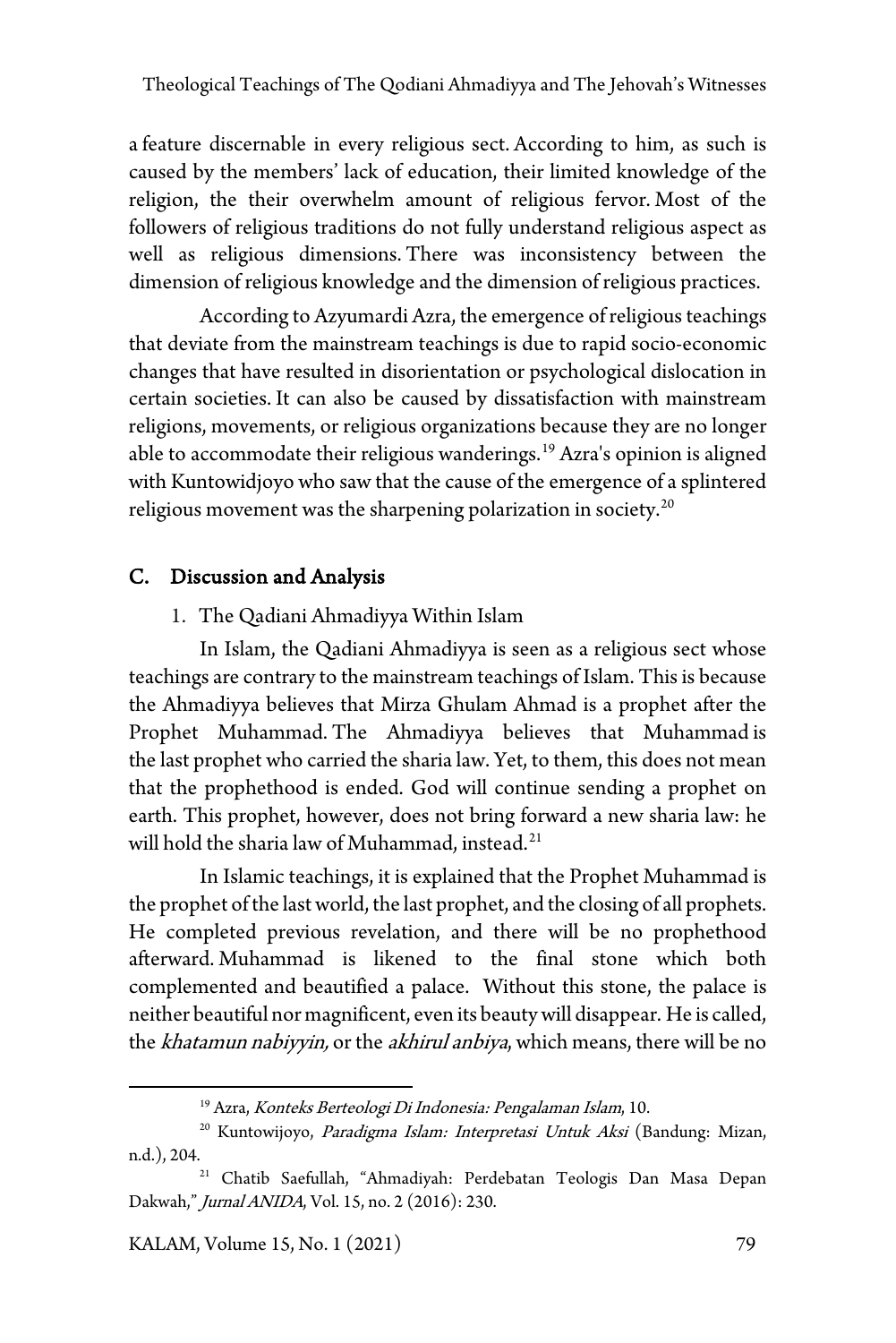prophet as well as prophethood after him. The conception of Muhammad as the khatamun nabiyyin is based on the Qur'an and the Hadith. In the Qur'an, the conception is stated as follows:

**ِ َّ** مَا كَانَ مُحَمَّدٌ أَبَا أَحَدٍ مِنْ رِجَالِكُمْ وَلَٰكِنْ رَسُولَ اللَّهِ وَخَاتَمَ النَّبِيِّينَ وَكَانَ اللَّهُ **ُْٰ َ َ ََُْ َ َ ََُّ َّ َ َلله على المستعدات**<br>بِكُلِّ شَيْءٍ عَلِيمًا **َ ْ َّ**

"Muhammad is not the father of any one of your men, but He is the Messenger of Allah and the seal (last) of the prophets. And ever is Allah, of all things, knowing". (al-Ahzab:40).

Likewise, in the Hadith narrated by Abu Daud, the conception of the last prophet is narrated as follows:

> **ْ** .<br>دَّثَنَا سُلَيْمَانُ بْنُ حَرْبٍ وَمُحَمَّدُ بْنُ عِيسَى قَالَا حَدَّثَنَا حَمَّادُ بْنُ زَيْدٍ عَنْ **ْ َ ََُ َّ ََُْ َََ َُ َّ َ**حَدَّثْنَا سُلَيْمَانُ بْنُ حَرْبٍ وَمُحَمَّدُ بْنُ عِيسَى قَالَا حَدَّثْنَا حَمَّادُ بْنُ زَيْدٍ عَنْ<br>أَيُّوبَ عَنْ أَبِي قِلَابَةَ عَنْ أَبِي أَسْمَاءَ عَنْ ثَوْبَانَ قَالَ: قَالَ رَسُولُ اللَّهِ: ... وَإِنَّهُ<br>عَيضُ مُ **َ َ ُّ َ ْ َ ََْ َّ ََُُّ َ َّ** .يوب عن أَبِي صِرْبة عن أَبِي اسْتُمَاع عن نوبان صَان: صَان رَسُونَ النَّذِ.... وإنه<br>سَيَكُونُ فِي أُمَّتِي كَذَّابُونَ ثَلَاثُونَ كُلُّهُمْ يَزْعُمُ أَنَّهُ نَبِيٌّ وَأَنَا خَاتَمُ النَّبِيِّينَ لَا نَبِيَّ **َ ّ َّ َ ََ َ َ َّ َ ُُّ ُ ُ ََ ََُّ ' َِدي � ... َع ْ**

Which means: "Narrated from Sulaiman bin Harbin and Muhammad bin Isa they said: Ahmad bin Zaid from Ayyub from Abi Qilabah from Abi Asma 'from Sauban said: Rasulullah Saw said: ... and indeed there will come thirty liars to my people, each of them will tell the world that he is a prophet, but I am the last prophecy and there will be no more prophet after me". (Narrated by Abu Daud)

The conception of Muhammad as the last prophet narrated in the hadith tradition give insights to us about the terms of prophethood and messengers delivered to Muhammad: that he is the last prophet (khatamun Nabiyyin) and there is no prophet after him. Before declaring the heretical satus of the Qadiani Ahmadiyya, MUI first conducted an in-depth study. MUI also has formulated 10 criteria for a religious sect to be labelled deviant. [22](#page-9-0) Thus, it can be stated as explained by Adian Husaini as chairman of the Indonesian Islamic Da'wah Council (DDII), that a religious sect is declared heretical if it includes one of the following criteria: <sup>[23](#page-9-1)</sup>

a. Denying one of the pillars of Islamic faith and Islamic religion.

<span id="page-9-0"></span><sup>22</sup> Andries, "Identitas Jemaah Ahmadiyah Indonesia Dalam Konteks Multikulturalisme," 119.

<span id="page-9-1"></span><sup>&</sup>lt;sup>23</sup> Ahmad Jaiz Hartono, *Aliran Dan Paham Sesat Di Indonesia* (Jakarta: Pustaka Al-Kautsar, 2008), 433.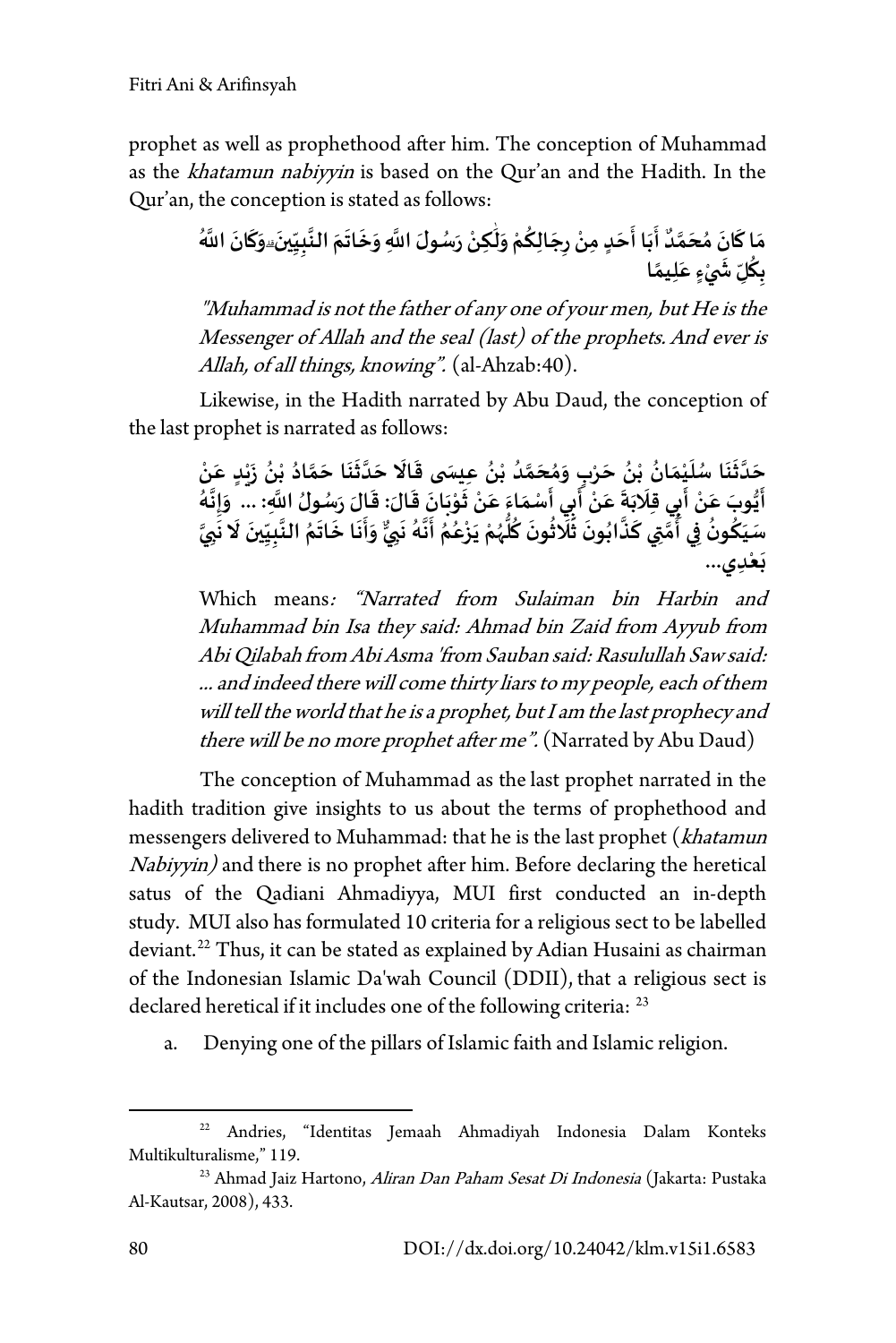- b. Adhering to a theology outside the teachings of *Ahlus Sunnah wal* Jama'ah (the followers of tradition and community).
- c. Denying the authority of the prophetic tradition (the hadith).
- d. Denying the contents of the Qur'an, either partially or completely.
- e. Interpreting the Qur'an without following the established guidelines of the sciences of Qur'anic Exegesis.
- f. Denying the authority of the hadith as the main source of the teachings of Islam after the Qur'an.
- g. Do not paying respect to all prophets and messengers of Allah.
- h. Denying the position of Muhammad as khatam al-anbiya '.
- i. Amending the teachings of worships as taught by the sharia.
- j. Declaring other Muslims as apostates without accurate religious arguments.

According to these criteria, the religious teachings of the Qadiani Ahmadiyya Qadian is deviating from the mainstream teachings of Islam. As such is evidenced by the fact that some of its teachings area compatible with the ten criteria. It is these heretical understandings that frequently come upon the figure of this religious understanding, which the adherents do not realize. Unawareness is a reflection of a lack of faith. Unawareness will cover a person's heart against a truth that is a commitment between himself and his God. Then justify their act in aqidah Hanif, they assume do things as well as possible, but unaware that they made a big mistake.

2. The Jehovah's Witnesses Within Christianity

Religious understanding for the Jehovah's Witnesses is part of the teachings and the visions of the Christian Church (Christianity). Likewise, they study the Bible and follow the guidance of the Jesus Christ. Yet their understanding is more aptly considered as heretical to the Christianity. In Christianity, religious beliefs and ideologies contrary to the mainstream teachings of Christianity are called heretics. H. Berkhof and IH Enklaar stated that based on the historical aspects, heretics is a small colony in Christianity, which deliberately alienated or separated itself from the grand Church. Its teachings one-sidedly emphasize the faith of Christianity, and in general, its ritual and pious practices are not consistent with the Bible. Among the Church communities itself, many have rejected the presence of the Jehovah's Witnesses. Even though they think that the sect is part of the Christianity, its presence should be prohibited because it spread teachings that are outside the Christianity teachings.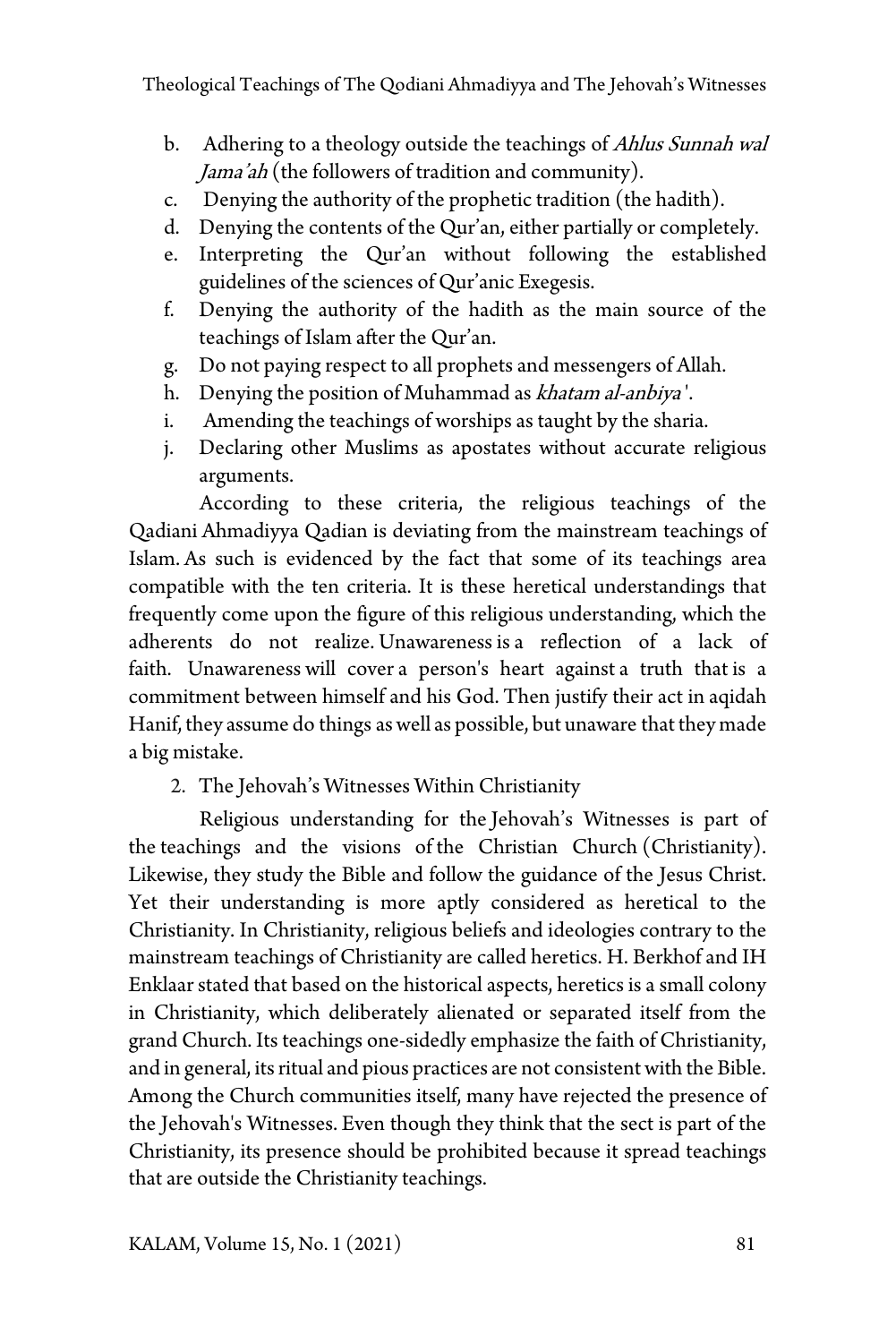Regarding its doctrines, the Jehovah's Witnesses held different doctrines from those of the Church. Among them, it refused the concept of Trinity, arguing that Jesus was a creation of God. Based on its doctrines, one of the leaders of PGI (Indonesia Church Association) said on an interview the Jehovah's Witnesses sect was not a member of Christianity. In fact, it was said to have deviated from the teachings of the Church, due to its statement that Jesus was not the Lord, but an ordinary human being.

> "According to Mr. Simbolon, a priest in GPI, Jehovah's Witnesses is a sect that is not part of our religion, because its presence is unsettling for Christians, this sect must be anticipated and watched while they doing door-to-door ministry". [24](#page-11-0)

3. The Qadiani Ahmadiyya and the Jehovah's Witnesses: Some Differences

Seen from their religious doctrines, both the Qadiani Ahmadiyya and the Jehovah's Witnesses share some differences. They are the following:

> The first relates to the concept of divinity. The Qadiani Ahmadiyya has differed from the Jehovah's Witnesses in terms of how their conception of God has related to the mainstream teachings of both Islam and Christianity. If the Qadiani Ahmadiyya still follows the theological conception of the divine of the mainstream teachings of Islam, the Jehovah's Witnesses is not. It does not follow the mainstream teachings in Christianity, believing that it is Jehovah who is the only true God. The Jehovah's Witnesses believes in a monotheistic concept of God. There is only one God that exists, and there is no God but Jehovah. The Bible says "The Jehovah is our God; the Jehovah is one." (Deuteronomy: 6: 4)<sup>" [25](#page-11-1)</sup>

The second concerns with the holy scripture. Both the Qadiani Ahmadiyya and the Jehovah's Witnesses have their own holy scriptures as the revelation of God and as a source of law, in addition to the holy scriptures of their respective religions. The Qadiani Ahmadiyya believes that the Qur'an is the first source of law for Muslims. But they also believe in Tadhkira, as a collection of revelations, dreams, and visions of Mirza Ghulam Ahmad. The Ahmadiyya also still believes in the holy books of Torah, Zabur, Bible, and the Qur'an. However, Tadhkira is a holy book containing God's revelations that were revealed to Mirza Ghulam Ahmad

<span id="page-11-1"></span><span id="page-11-0"></span><sup>24</sup> TB. Simamora, November 30, 2019.

 $25$  Ibid.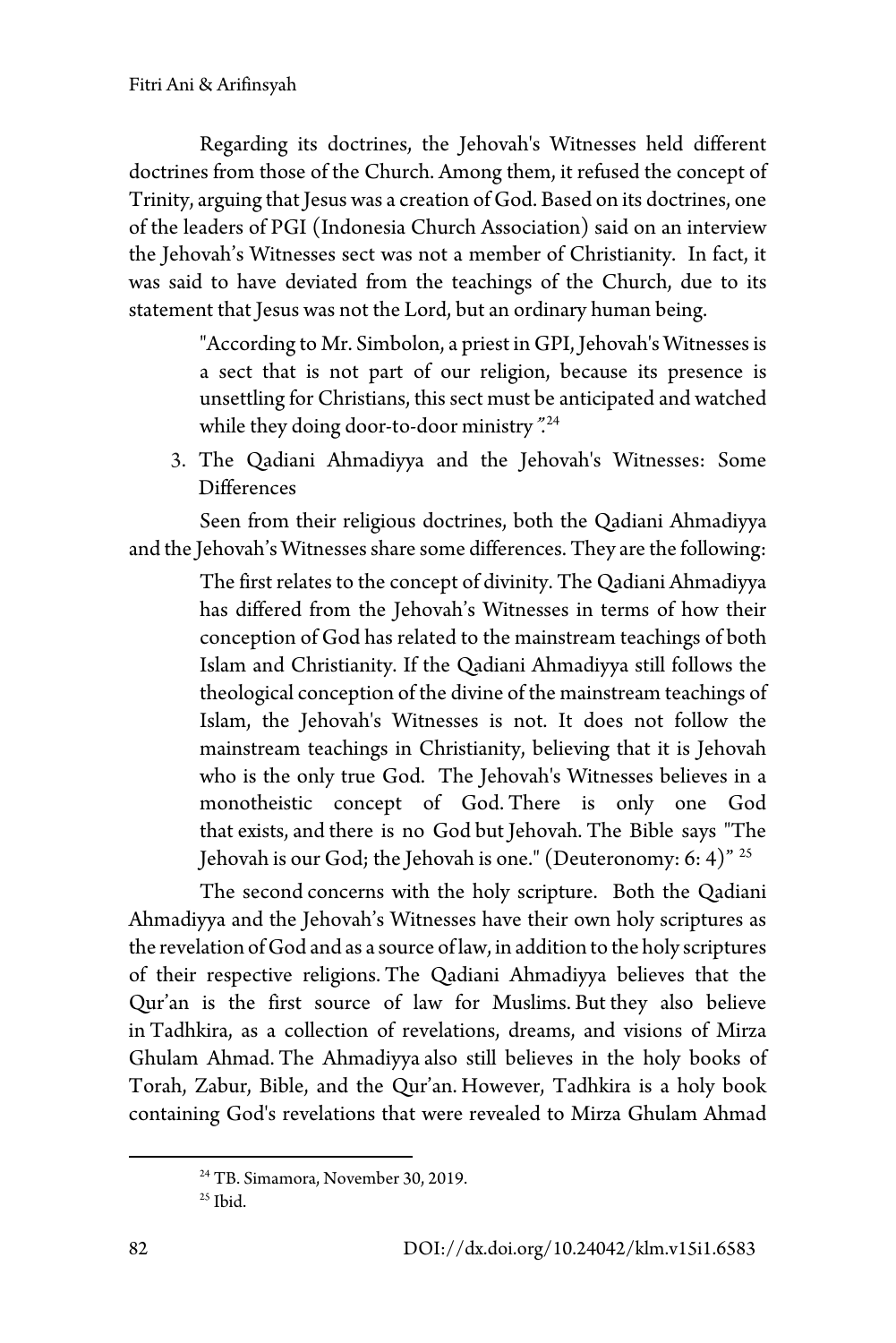through his dreams in Qadian. "O Ahmad you have been made a messenger " (Tadhkira: 486)<sup>"[26](#page-12-0)</sup> The Jehovah's Witnesses does not believe in the New Testament and only precepts in the New World Translation of the Holy Scriptures made by Russell and perfected by Rutherford (Nuhrison, 2007: 286). The Jehovah's Witnesses does not believe in the Bible, which contains the journey of Jesus as believed by Christians in general. The Jehovah's Witnesses believes in the New World Translation of the Bible, which contains the Oneness of the Jehovah. Because it is only the Kingdom of Jehovah that can help mankind." <sup>[27](#page-12-1)</sup>

The third is about the hell and and the heaven. According to the Qadiani Ahmadiyya, the believers will go to heaven, and unbelievers will be eternal in hell. The Jehovah's Witnesses however, does not accept the hell, because Jehovah's attachment does not allow His people to be tormented. "Jehovah is the God of love. He will not authorize His people to suffer forever in hell. Therefore, hell does not exist in the beliefs of Jehovah's Witnesses. The New World Translation of the Holy Scriptures mentioned, "somethings I did not command, nor did it enter my heart" (Jeremiah 7:31). [28](#page-12-2)

4. The Qadiani Ahmadiyya and the Jehovah's Witnesses: Some Similarities

Based on the research findings, this study identifies several similarities between the two religious sects. The first similarity relates to the concept of divinity. The Jehovah's Witnesses and the Qadiani Ahmadiyya both believe in the monotheistic concept of divinity. According to them, there is only one God that exists, and thus they similarly reject the concept of Trinity.

The second similarly has many to do with the Scriptures. Both the Jehovah's Witnesses and the Qadiani Ahmadiyya have a holy scripture that is complimentary to the holy scriptures of their respective mainstream teachings. The third similarity relates to the crucifixion of Jesus. The Jehovah's Witnesses and the Qadiani Ahmadiyya rejected the crucifixion of Jesus as atonement of human's sins. "Jesus was not crucified for atoning inherited sins of all mankinds. There is no inherited sin. The sin is only obtained and can be redeemed by its perpetrators: the ones who have

<span id="page-12-0"></span><sup>26</sup> Mahmudin, Desember 2019.

<span id="page-12-1"></span><sup>&</sup>lt;sup>27</sup> TB. Simamora, *interview*.

<span id="page-12-2"></span> $28$  Ibid.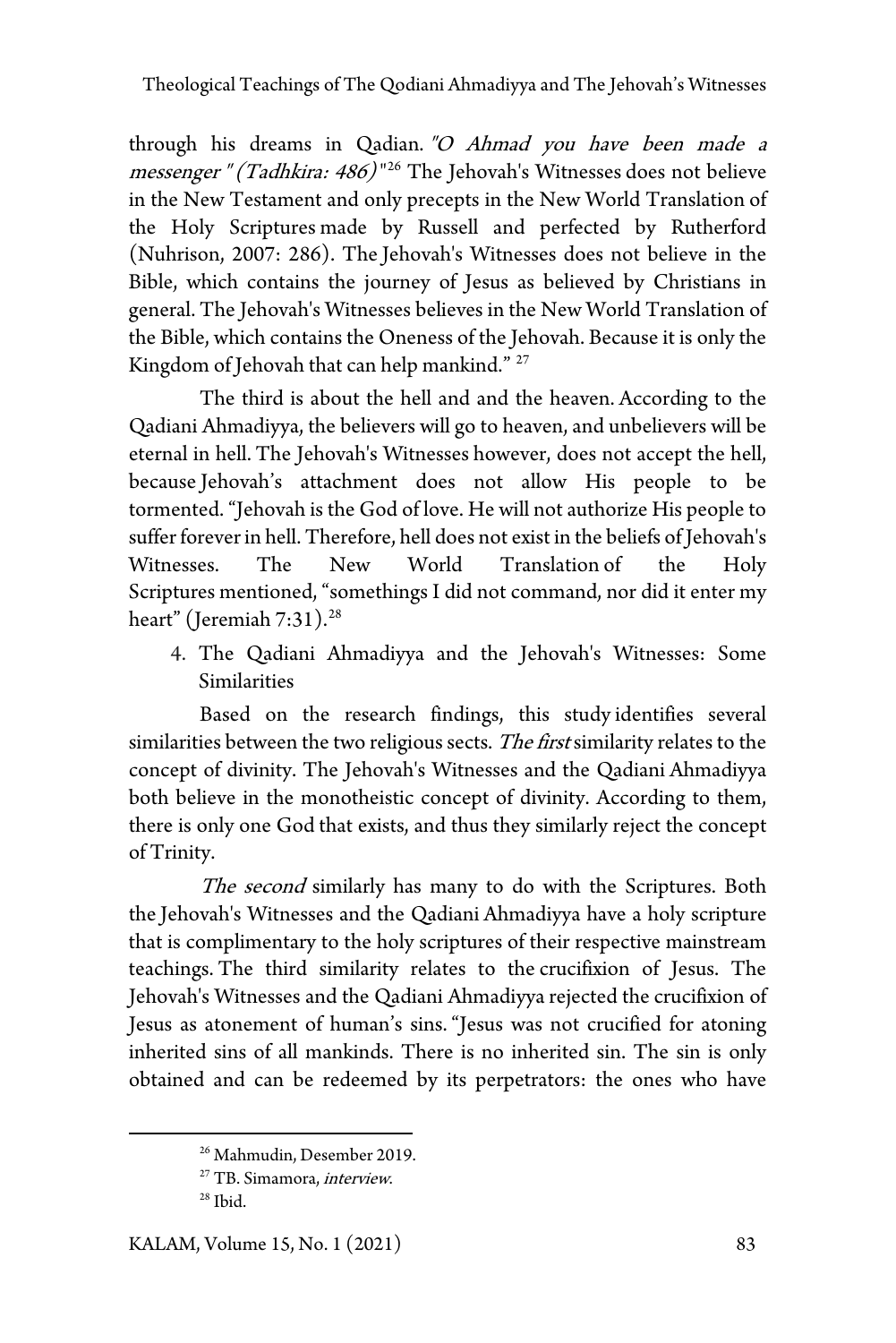sinned."<sup>29</sup> "The crucifixion of Jesus was not to atone for the sins committed by all mankinds. The atonement for sins carried out by Jesus in the belief of Jehovah's witnesses only applies to the prophet Adam, not for all mankinds".[30](#page-13-1)

# D. Conclusion

The Qadiani Ahmadiyya and the Jehovah's Witnesses have shared a similar conception of monotheistic divinity and have similarly rejected the crucifixion of Jesus. On the other hands, the two sects have differed from each other with regard to the concept of hell. Still, results of the comparative analysis show that both sects have held religious teachings that are incompatible with those of their respective central religions, so that they are categorized as deviate from the mainstream and must be anticipated in religious life.

Stark disagreement within a religion often generates the emergence of a religious sect, which in the end will enrich the condition of religious diversity. Yet, deviant religious practices must be anticipated and warned, therefore, there should be a filter from the government and religious leaders to prevent its negative impacts, which may damage religious harmony in Indonesia.

## Recommendations

- The Indonesian Ministry of Religion Affairs should increase its attention and monitoring toward the possible emergence of heretical groups within the religious community.
- The Indonesian Ministry of Religion should conduct an educational program for the followers of allegedly deviant religious sects.
- The central and regional governments should be able to bridge the existence of non-mainstream religious sects, by delivering a recommendation letter related to their religious activities.
- Religious higher educational institutions should develop a course on religious education and religious movements, in order to anticipate the emergence of new religious sects that are considered deviating from the mainstream religious teachings.

<sup>&</sup>lt;sup>29</sup> Mahmudin, *interview*.

<span id="page-13-1"></span><span id="page-13-0"></span><sup>&</sup>lt;sup>30</sup> TB. Simamora, interview.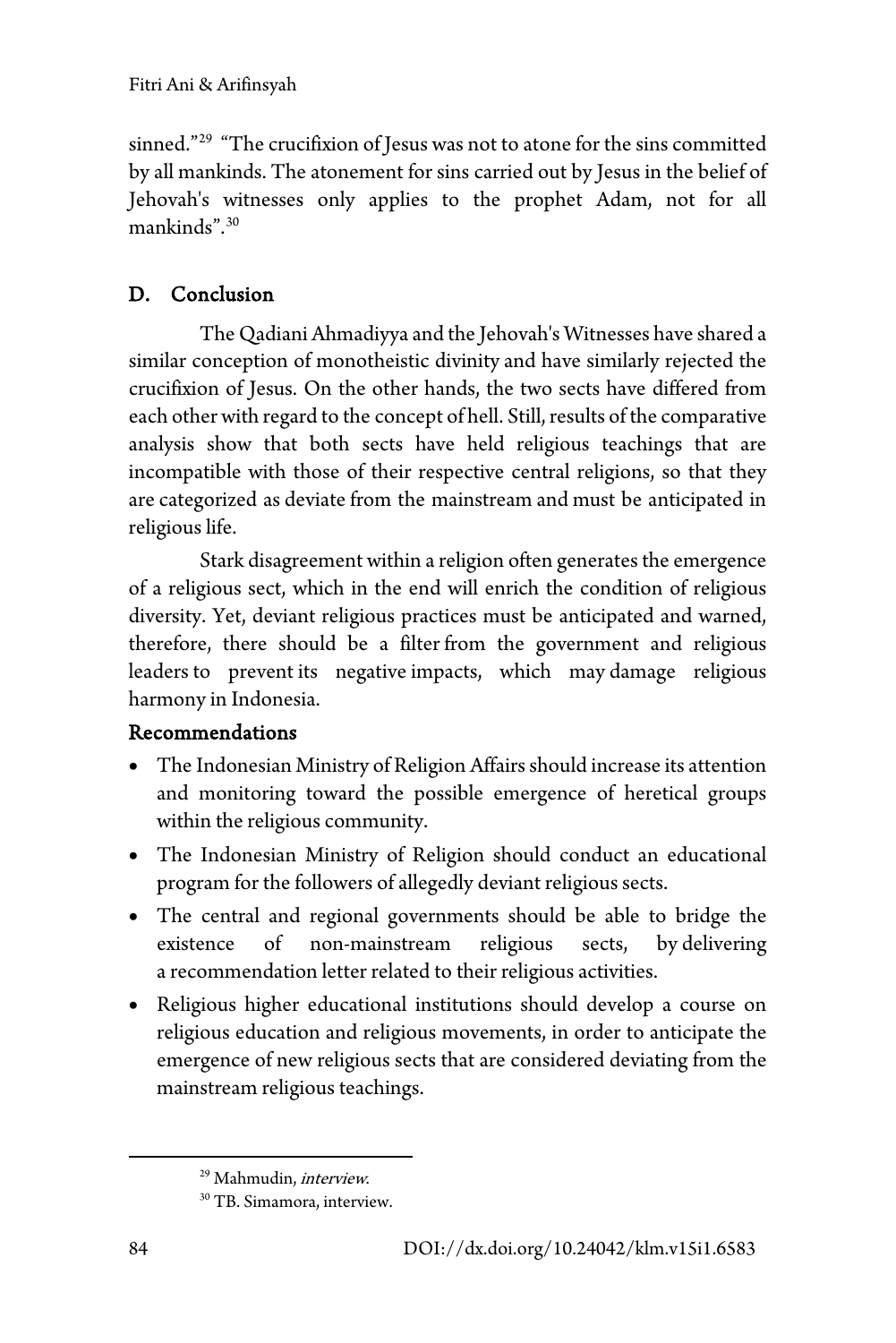• Society should not be easily triggered and provoked by an act of religious proselytizing that comes with a promise (financial or whatever).[]

#### Reference

- Agus, Bustanuddin. Sosiologi Agama. Padang: Andalas University Press, 2003.
- Andries, Flavius Floris. "Identitas Jemaah Ahmadiyah Indonesia Dalam Konteks Multikulturalisme." Humaniora, Vol. 26, no. 2 (2014): 122–23.
- Azra, Azyumardi. Konteks Berteologi Di Indonesia: Pengalaman Islam. Jakarta: Paramadina, 1999.
- Azzahra, Humaria. "Sektarianisme Dalam Sejarah Islam, Jurnal Indo-Islamika." Islamika, Vol. 9, no. 2 (2019): 179.
- Daun, Paulus. Bidat Kristen Dari Masa Ke Masa. Manado: Yayasan Daun Family, 2002.
- Dicky Sapto Winarto. "Aliran Atau Bidat Dalam Agama Kristen Protestan (Studi Kasus Saksi Yehuwa di Kota Medan)." UIN Sumatera Utara, 2017.
- Hartono Ahmad Jaiz. Aliran Dan Paham Sesat Di Indonesia. Jakarta: Pustaka Al-Kautsar, 2008.
- Iryana, Wahyu. "Fenomena Gerakan Sempalan Islam di Indonesia." Jurnal Tsaqofah & Tarikh, Vol. 3, no. 1 (2018): 51.
- Ismail, Arifuddin. "Kontradiksi Kehadiran Saksi-Saksi Yehuwa Sebagai Denominasi Kristen Di Yogyakarta." Jurnal Analisa, Vol. 19, no. 2 (2012): 182.
- Jaiz, Hartono Ahmad. Nabi-Nabi Palsu Dan Para Penyesat Umat. Jakarta: Pustaka Al-Kautsar, 2002.
- Kartapradja, Kamil. Aliran Kebatinan Dan Kepercayaan di Indonesia. Jakarta: Yayasan Masagung, 1985.
- Kuntowijoyo. Paradigma Islam: Interpretasi Untuk Aksi. Bandung: Mizan, n.d.